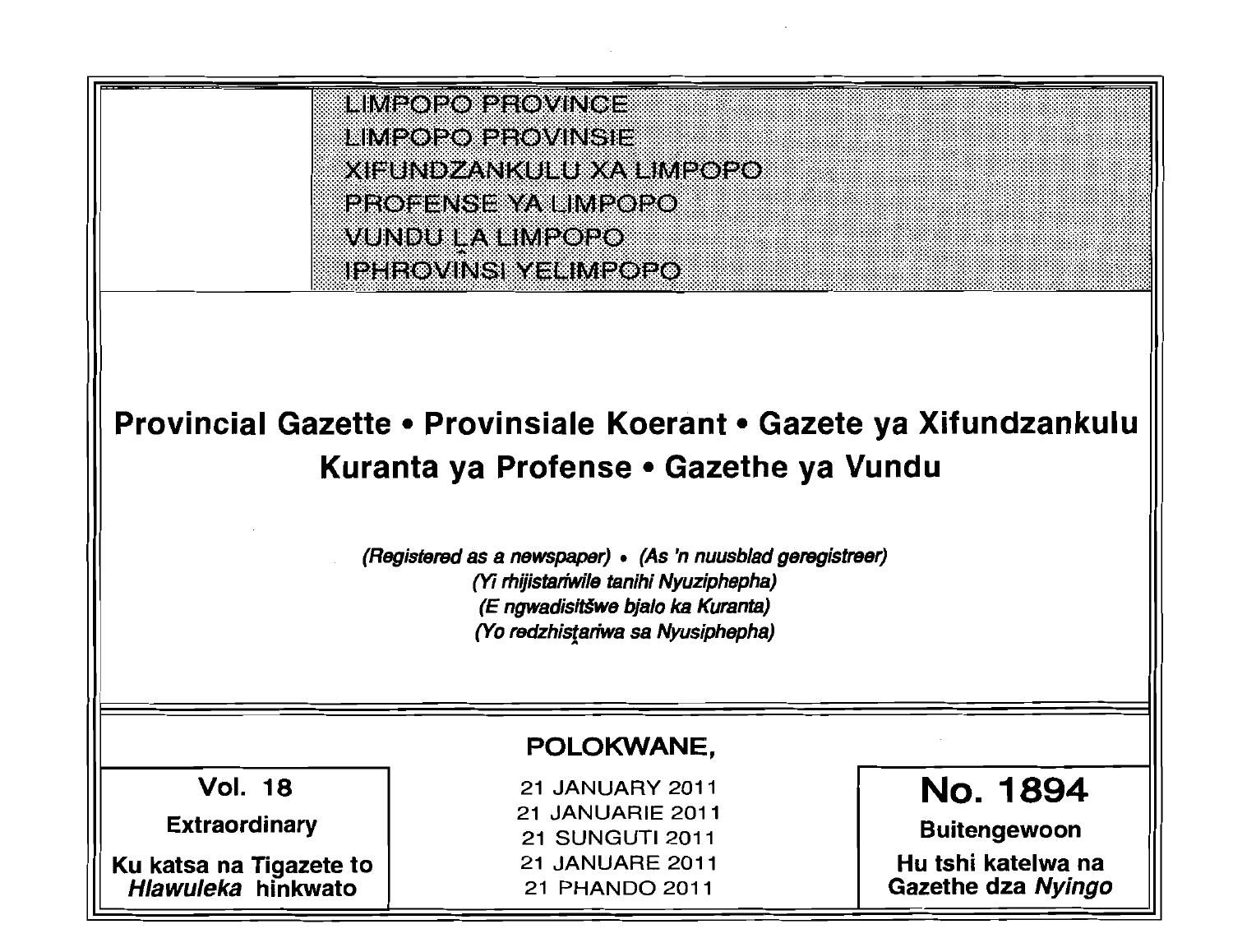#### IMPORTANT NOTICE

The Government Printing Works will not be held responsible for faxed documents not received due to errors on the fax machine or faxes received which are unclear or incomplete. Please be advised that an "OK" slip, received from a fax machine, will not be accepted as proof that documents were received by the GPW for printing. If documents are faxed to the GPW it will be the sender's responsibility to phone and confirm that the documents were received in good order.

Furthermore the Government Printing Works will also not be held responsible for cancellations and amendments which have not been done on original documents received from clients.

## **CONTENTS • INHOUD**

19 do.: do ........................................................................................................................................................................... .

no.<br>No. Page Gazette GENERAL NOTICES 18 National Road Traffic Act (93/1996): Registration by vehicle testing station ................................................................ . No. No. 3 1894 1894

4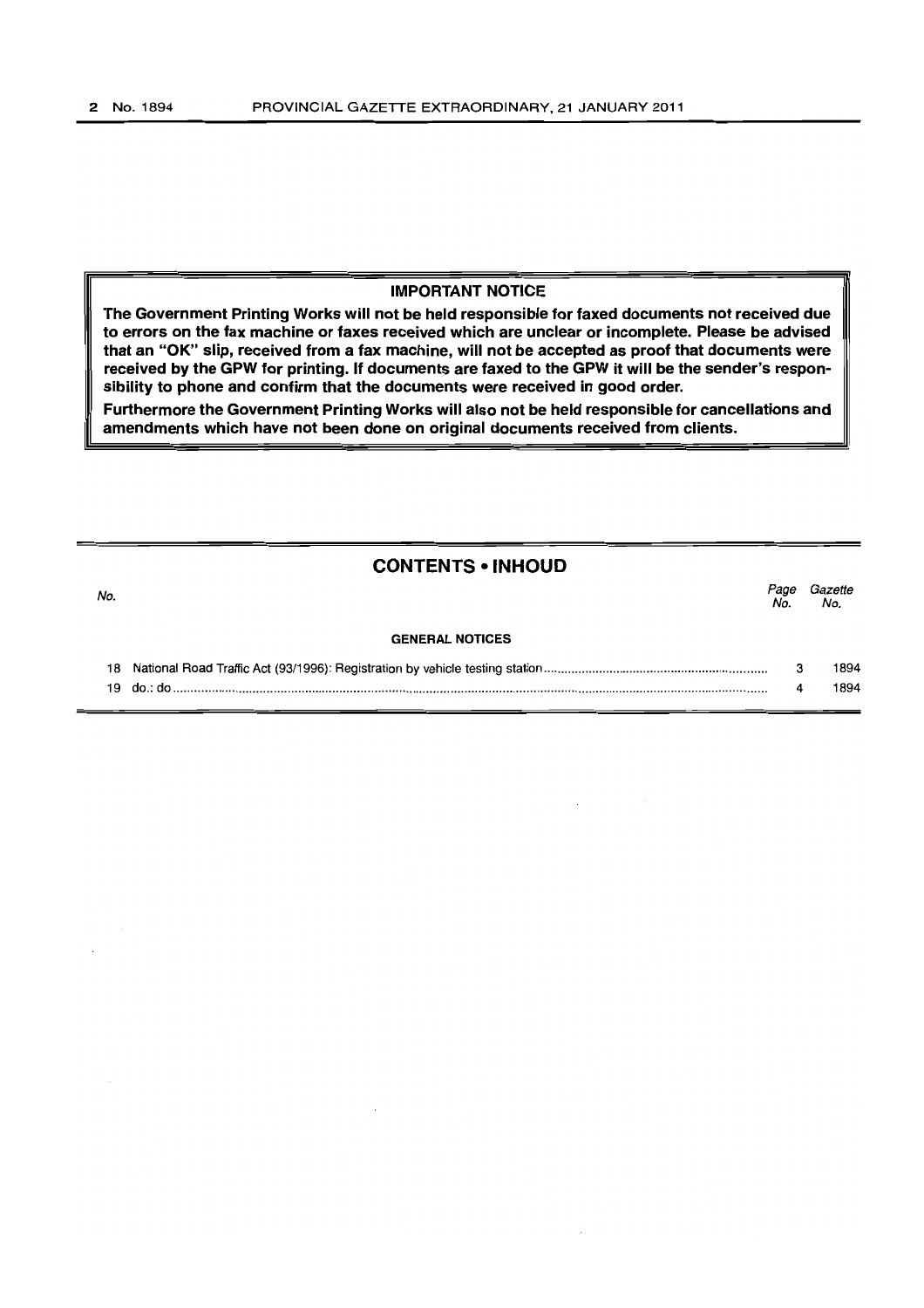# GENERAL NOTICES

#### NOTICE 18 OF 2011

# LIMPOPO PROVINCIAL GOVERNMENT DEPARTMENT OF ROADS AND TRANSPORT

NATIONAL ROAD TRAFFIC ACT, 1996 (ACT NO. 93 OF 1996): REGISTRATION OF VEHICLE TESTING STATION

It is hereby notified that the inspectorate of testing stations in the Department of Roads & Transport of Limpopo Province has, in terms of section 39 of the National Road Traffic Act, 1996 (Act No. 93 of 1996), registered the Dekra Automotive Polokwane Testing Station (Roadworthy Centre) as a Grade "8" testing station.

Ms. Pinky Kekana MEC: Roads & Transport Limpopo Province